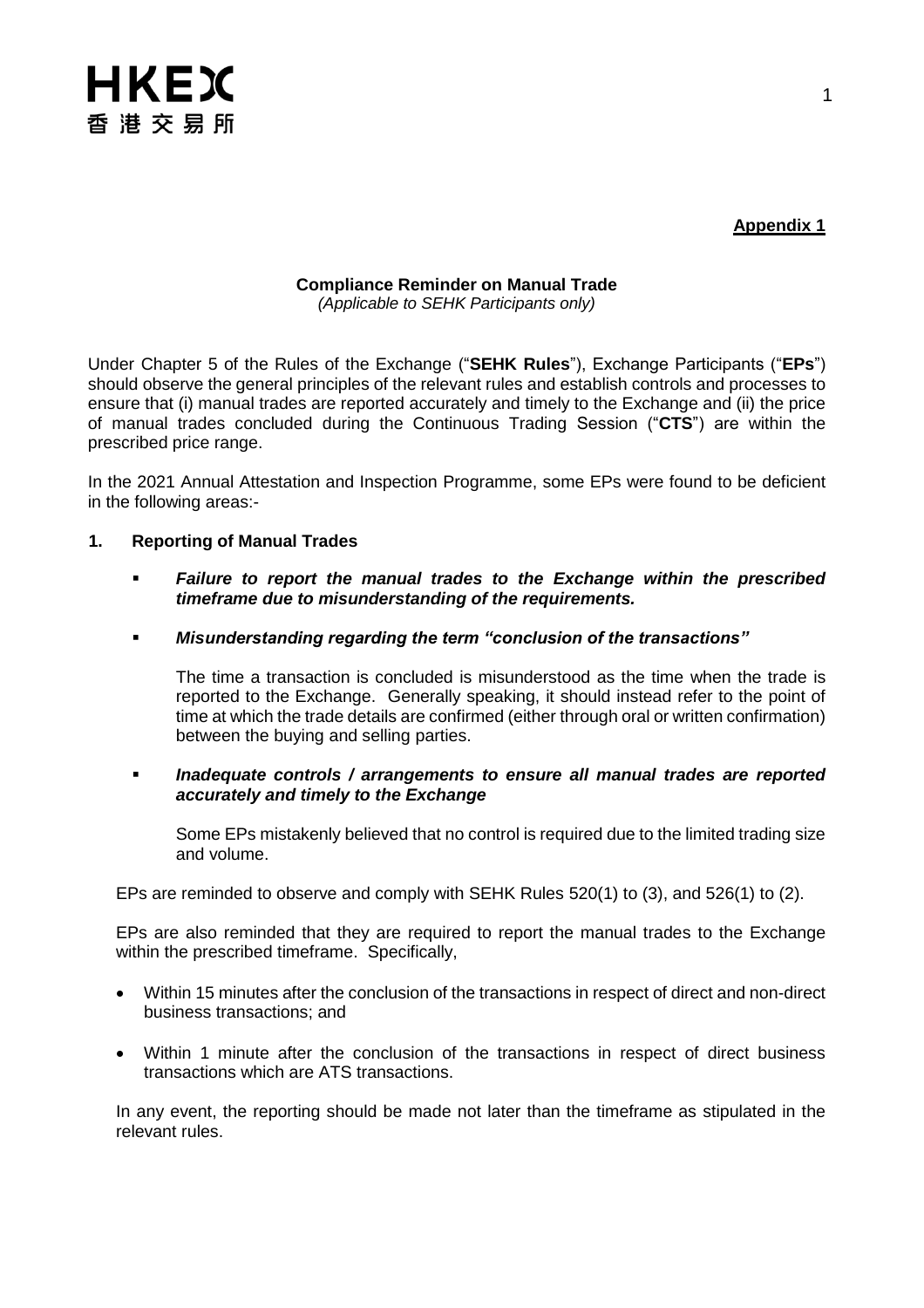

## **2. Post-trade Review of Reported Manual Trades**

- *Lack of post-trade review for the purpose of timely identification of errors and/or non-compliance incidents in relation to manual trade reporting* 
	- (i) Some EPs failed to put in place appropriate post-trade review to review both sales and purchase journals at the end of each trading session.
	- (ii) Some EPs only conducted post-trade review to check on accuracy of the transaction details, but failed to cover the trade reporting time to ensure they were reported within the prescribed timeframe.

Under Rule 528(1) of the SEHK Rules, EPs are required to review both sales and purchase journals at the end of each trading session, and to report any discrepancy, erroneous transaction or compliant to the Exchange not later than 15 minutes after commencement of the Morning Session of the next trading day.

## **3. Policies and Procedures**

- *Inadequate policies and procedures and lack of regular reviews*
	- (i) *Manual Trade Reporting requirements.* Some EPs failed to incorporate applicable manual trade reporting requirements in their written policies and procedures for the purpose of ensuring compliance with the relevant rules. For example, we noted that some of them did not:
		- o clearly define the time of conclusion;
		- o clearly specify the manual trade reporting timeframe; and
		- o establish clear procedures on manual trade reporting.
	- (ii) *Review of Sales and Purchase journal and Error Reporting.* Some EPs failed to establish written policies and procedures in relation to (i) the review of transaction details and/or (ii) error reporting handling for the purpose of ensuring the compliance with SEHK Rules 523 and 528(1).

Non-comprehensive policies and procedures may pose compliance risk as well as operational risk on the EPs. The Exchange wishes to remind EPs of the need to establish and maintain comprehensive policies and procedures to ensure compliance with all relevant rules and requirements. Regular review and revision should also be conducted to ensure they are consistent, effective and up-to-date.